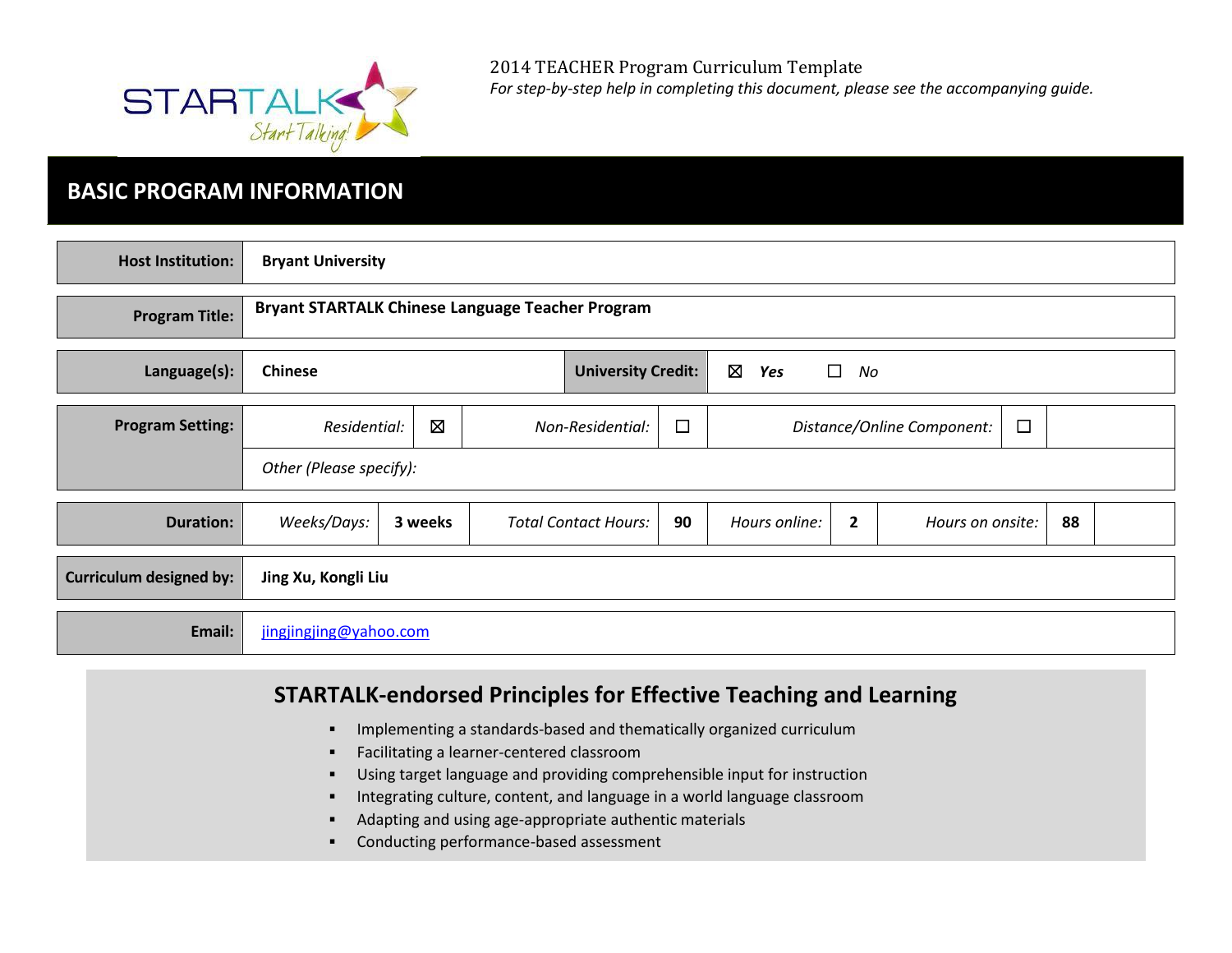# **STAGE 1: What will participants be able to do with what they know by the end of the program?**

### **Overview**

In a paragraph, describe your target audience. Who will your participants be? How will you know what the needs of your participants will be? What do you hope that your participants will be able to do as a result of this program?

Our target audiences are novice (pre-service to 2 years of teaching experience) and heritage teachers. Participants will be mainly from public/private K-12 schools, teacher colleges or other graduate programs, and heritage schools. The focus of the program is comprehensible input and target language use. Pedagogically, the vast majority of novice and heritage teachers doesn't understand the importance of target language use and doesn't have necessary skills in comprehensible input. Even experienced teachers who taught in our previous STARTALK Student Programs were found having difficulty in using comprehensible input and adequate target language. Through instruction sessions/common lesson planning/practice teaching /mentoring/feedback, by the end of the program participants will be able to conduct classroom teaching that uses at least 90% target language and meets ACTFL standards and STARTALK principles. Particularly, participants will be able to:

- understand why students need to receive comprehensible input,
- use various strategies to apply comprehensible input,
- demonstrate how and explain why the strategies for comprehensible input are used, and
- Create a classroom environment that is culturally-rich and encourages the use of the target language.

# **Program Goals**

What do you hope participants will be able to do after the program ends? Use the *Teacher Effectiveness for Language Learning* (TELL) Framework [\(www.TELLproject.com\)](http://www.tellproject.com/) to guide the development of your program goals. Identify the TELL domains and supporting TELL criteria statements that capture the major concepts or topics identified in your program overview.

| <b>TELL DOMAINS</b> | <b>TELL CRITERIA STATEMENTS</b><br>Number the Criteria statements here and then transfer to Stage 2.                                   |
|---------------------|----------------------------------------------------------------------------------------------------------------------------------------|
| Environment         | E4. I create a classroom environment that is culture-rich and encourages the<br>use of the target language.                            |
| Planning            | P1. I plan learning experiences based on my local curriculum and state and<br>national standards.                                      |
| Planning            | P6. I use the backward design process to plan lessons that lead students to<br>meet the unit performance objectives.                   |
|                     | P7: I plan lessons containing activities that are contextualized, connect to<br>prior learning, and require attention to meaning, has: |
|                     | <b>Instructional Topic:</b> Use of Target Language and Comprehensible Input                                                            |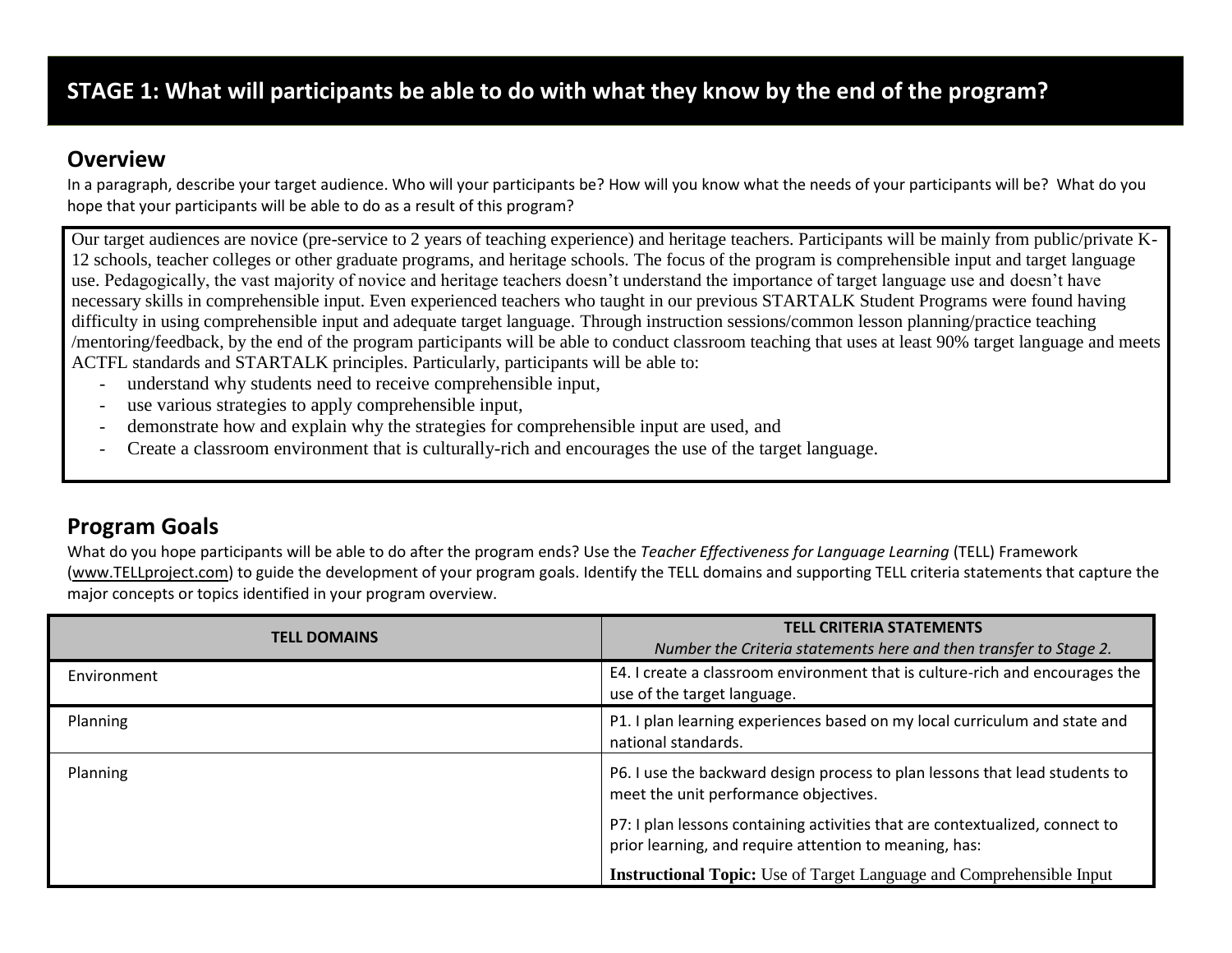| <b>TELL DOMAINS</b>      | <b>TELL CRITERIA STATEMENTS</b><br>Number the Criteria statements here and then transfer to Stage 2.           |  |  |
|--------------------------|----------------------------------------------------------------------------------------------------------------|--|--|
|                          | Strategies.                                                                                                    |  |  |
| Learning Experience      | LE4. I ensure that students receive comprehensible input.                                                      |  |  |
| Performance and Feedback | PF1. My students demonstrate growth through performances that are<br>reflective of their learning experiences. |  |  |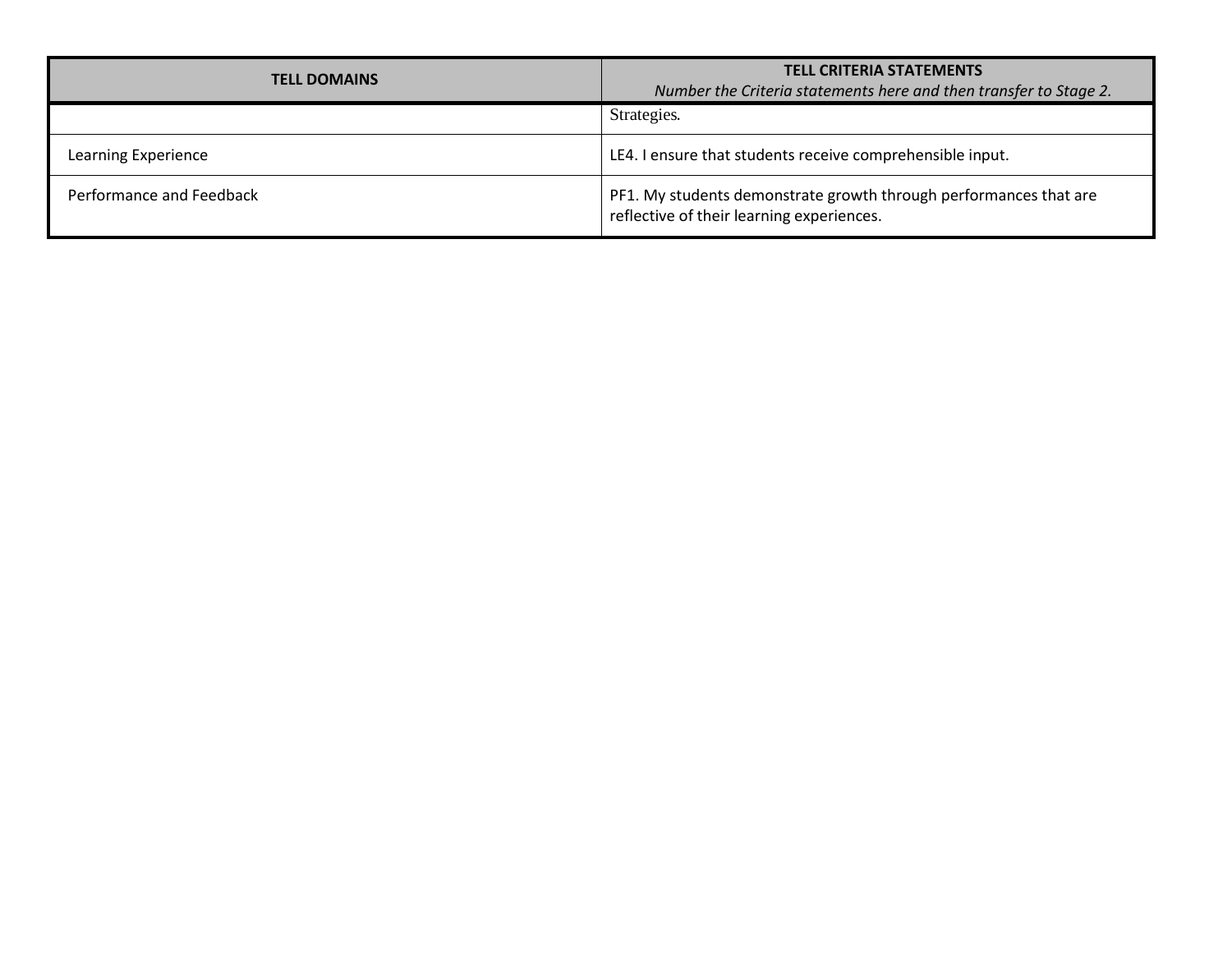**STAGE 2: How will participants demonstrate what they can do with what they know by the end of the program?**

### **Performance Assessment**

What evidence will participants produce to demonstrate their understanding of the TELL criteria?

|    | <b>TELL CRITERIA STATEMENTS</b><br>Number the Criteria statements here and then transfer to Stage 3.        |                                                                                                                                                                                                                                                                                                                                                                                                                                                                                                                                                                                                                                                                                                                                                                                                       |
|----|-------------------------------------------------------------------------------------------------------------|-------------------------------------------------------------------------------------------------------------------------------------------------------------------------------------------------------------------------------------------------------------------------------------------------------------------------------------------------------------------------------------------------------------------------------------------------------------------------------------------------------------------------------------------------------------------------------------------------------------------------------------------------------------------------------------------------------------------------------------------------------------------------------------------------------|
|    | E4. I create a classroom environment that is culture-rich and<br>encourages the use of the target language. | Participants will create a list of ways that they can incorporate culturally<br>authentic materials in their classrooms, which will help create a classroom<br>environment that is culture-rich and encourages use of the target<br>language.<br>Participants will create a list of possible materials that are culturally<br>authentic for classroom decorations that they observe and implement<br>during the real-classroom practicum in the 2 <sup>nd</sup> and 3 <sup>rd</sup> weeks. They can pick<br>and choose based on their teaching theme in their future classrooms.<br>Working in groups, participants will actually design and decorate culturally<br>authentic classrooms. They will reflect on their classroom design and<br>explain what makes their classroom culturally authentic. |
| 2. | P1. I plan learning experiences based on my local curriculum and state<br>and national standards.           | Standard-Based Thematic Unit - In groups, participants will design a<br>thematic unit for their practicum in the 2 <sup>nd</sup> and 3 <sup>rd</sup> weeks of the program<br>for students enrolled in Bryant's Chinese Activity Mastery Program (CAMP)<br>Bryant. Following the curriculum of the CAMP program, each group<br>member will design sequential individual lesson plans within the unit.<br>Participants will discuss and create a list of criteria about how to choose<br>and adapt textbooks that integrate content and culture for their future<br>curriculum.                                                                                                                                                                                                                         |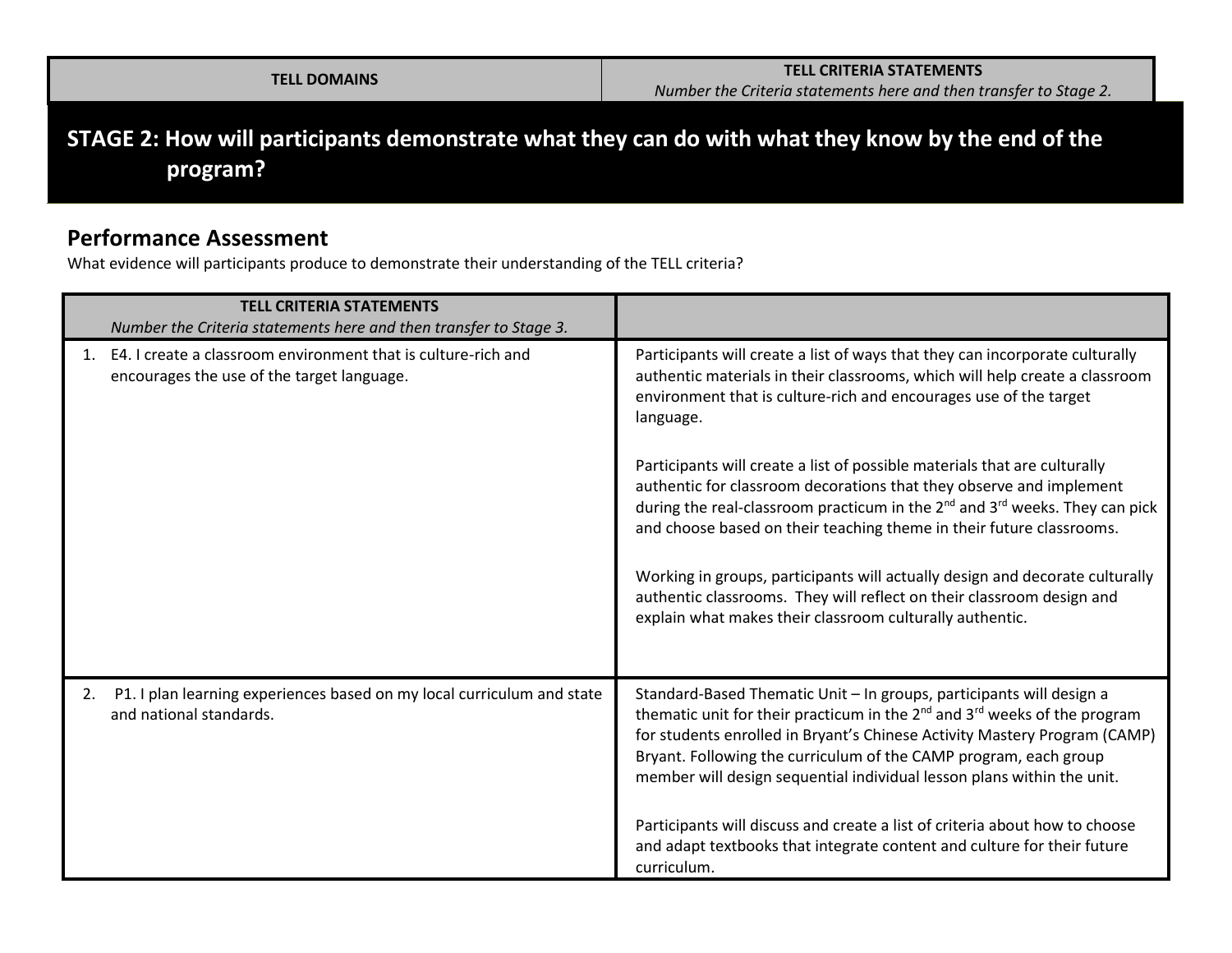| <b>TELL CRITERIA STATEMENTS</b><br>Number the Criteria statements here and then transfer to Stage 3.                                                                                                                          |                                                                                                                                                                                                                                                           |
|-------------------------------------------------------------------------------------------------------------------------------------------------------------------------------------------------------------------------------|-----------------------------------------------------------------------------------------------------------------------------------------------------------------------------------------------------------------------------------------------------------|
|                                                                                                                                                                                                                               |                                                                                                                                                                                                                                                           |
| 3. P6. I use the backward design process to plan lessons that lead<br>students to meet the unit performance objectives.                                                                                                       | Participants will sequence a unit appropriately according to the principles<br>of backward design.                                                                                                                                                        |
|                                                                                                                                                                                                                               | Using the STARTALK lesson planning template, each participant will design<br>5 lesson plans for their teaching using backward design principles and<br>reflecting national and/or local standards.                                                        |
| 4. P7: I plan lessons containing activities that are contextualized, connect<br>to prior learning, and require attention to meaning, has: Instructional<br>Topic: Use of Target Language and Comprehensible Input Strategies. | Choosing a content based unit from the curriculum used in their school,<br>participants will plan a series of activities that are relevant and<br>comprehensible to the students while still supporting their learning across<br>content areas.           |
| 5. LE4. I ensure that students receive comprehensible input.                                                                                                                                                                  | Participants will describe the strategies that are helpful in ensuring<br>students receive comprehensive input.                                                                                                                                           |
|                                                                                                                                                                                                                               | Participants will choose a content-based lesson plan that they have already<br>written and demonstrate how they would teach their students a lesson in<br>the content area using the target language, and make use of<br>comprehensible input strategies. |
|                                                                                                                                                                                                                               | Participants will develop a presentation for novice teachers on strategies<br>they use to make sure students use the target language 100% of the time.                                                                                                    |
|                                                                                                                                                                                                                               | The first step is for teachers to use target language 100% of the time.                                                                                                                                                                                   |
| 6. PF1. My students demonstrate growth through performances that are<br>reflective of their learning experiences.                                                                                                             | Participants will develop a list of performance objectives and<br>corresponding assessments, deciding which assessments they would use in<br>their classes and when.                                                                                      |
|                                                                                                                                                                                                                               | Participants will individually match a list of performance objectives to a list<br>of assessment types. As a group, participants will discuss why they chose<br>to match specific assessments to specific learning objectives.                            |
|                                                                                                                                                                                                                               |                                                                                                                                                                                                                                                           |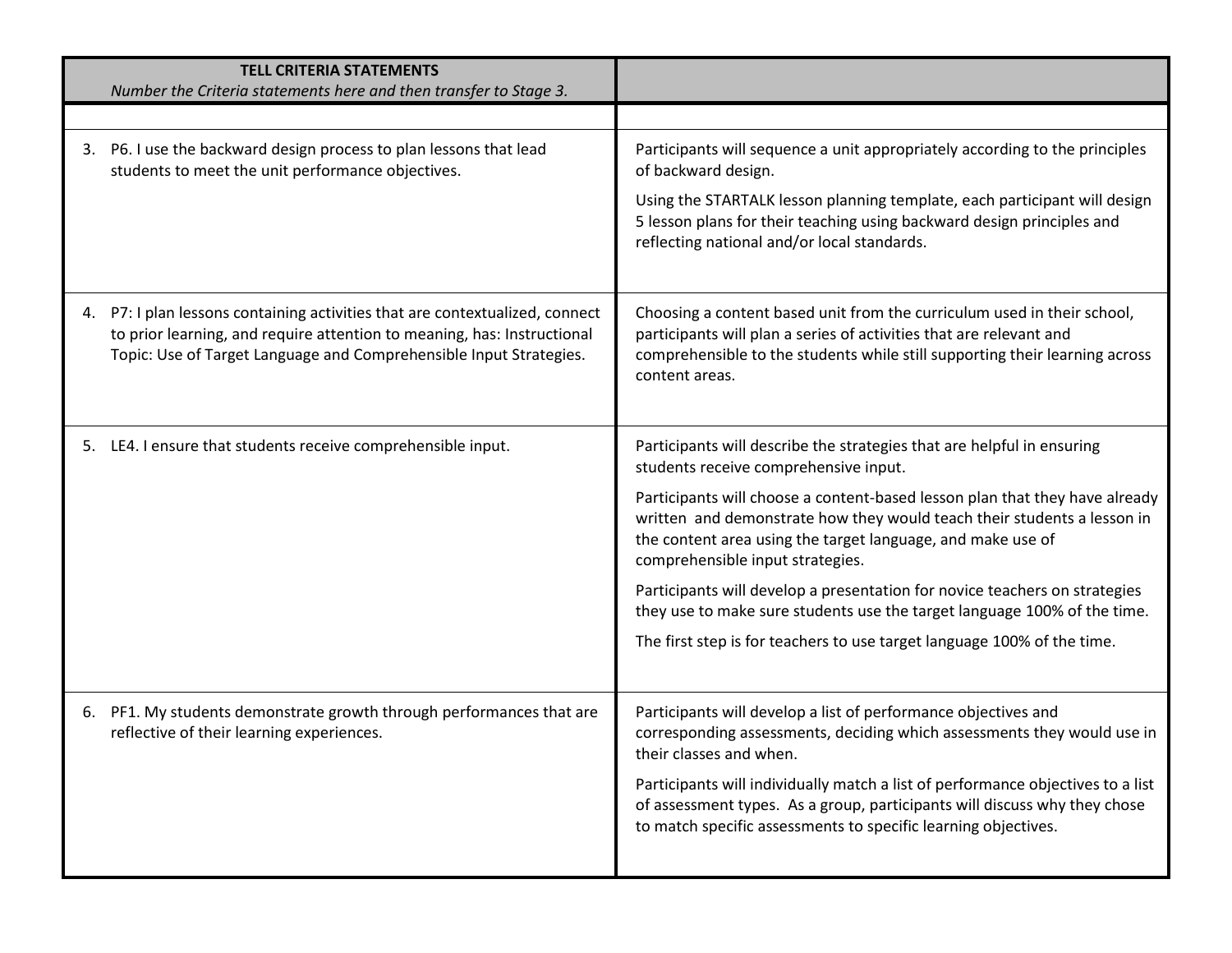#### **TELL CRITERIA STATEMENTS**

*Number the Criteria statements here and then transfer to Stage 3.* 

*You may add additional rows as necessary.*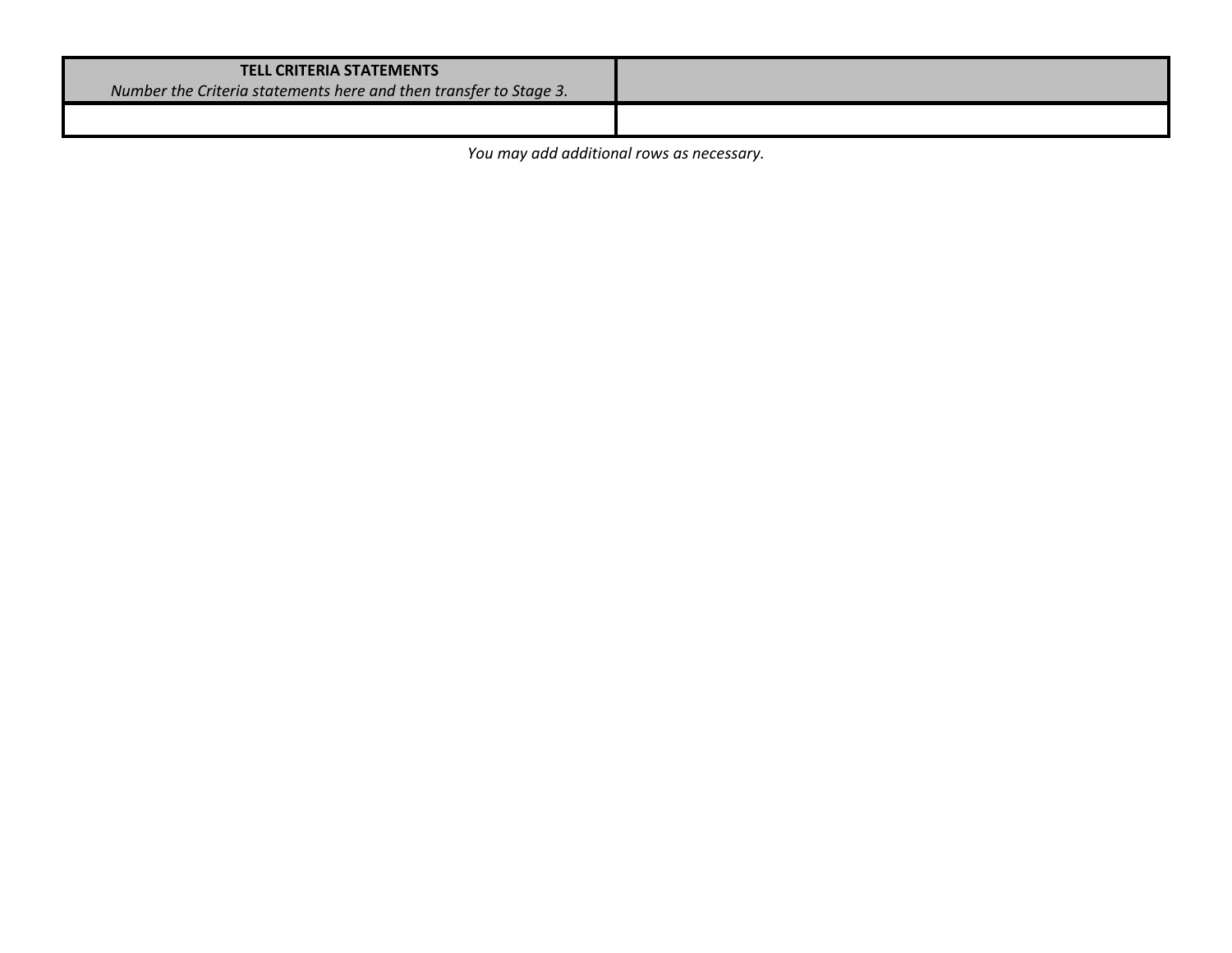### **Learning Experiences**

In this section, list the major learning experiences from the beginning through the end of your program. I7f your program has a component prior to the start of the program, include the major learning experiences for that portion of the program also. Complete the first column with the TELL criteria identified in Stage 1. In the second column, indicate the instructional topics that participants will need to know and the resources they will use in order to engage in the major learning experiences described in the third column. You may wish to consult the STELLA documents (on STARTALK website in early April 2014) for sample learning activities and resources.

| <b>TELL CRITERIA STATEMENTS</b><br>Participants can                                                                              |                                                                                                                                                                                                        | <b>INSTRUCTIONAL TOPICS &amp; RESOURCES</b><br>Participants need to know<br>Participants will use                                                                    | <b>MAJOR LEARNING EXPERIENCES &amp; EVIDENCE</b><br>Participants will experience & demonstrate                                                                                                                                                                                                                                                                                                                                   |  |
|----------------------------------------------------------------------------------------------------------------------------------|--------------------------------------------------------------------------------------------------------------------------------------------------------------------------------------------------------|----------------------------------------------------------------------------------------------------------------------------------------------------------------------|----------------------------------------------------------------------------------------------------------------------------------------------------------------------------------------------------------------------------------------------------------------------------------------------------------------------------------------------------------------------------------------------------------------------------------|--|
| Copy the TELL Criteria directly from Stage 2,<br>Column 1. Use one row for each statement.                                       | List the key concepts that participants need to<br>know to meet the TELL Criteria listed in the<br>previous column. Identify the major resources<br>participants will use to work with these concepts. |                                                                                                                                                                      | Describe the key learning experiences that<br>allow participants to demonstrate that they<br>can meet the stated TELL Criteria.                                                                                                                                                                                                                                                                                                  |  |
|                                                                                                                                  | Need to know                                                                                                                                                                                           | Will use                                                                                                                                                             |                                                                                                                                                                                                                                                                                                                                                                                                                                  |  |
| E4. I create a classroom environment<br>$\mathbf{1}$ .<br>that is culture-rich and encourages the use of<br>the target language. | How to define a<br>culturally authentic<br>classroom                                                                                                                                                   | Workshop by Lihua<br>Zhang Shorter,<br><b>Brookline High</b><br>School: "How to<br>Design a Culturally<br><b>Authentic Classroom</b><br>and Learning<br>Environment" | ■ Participants will create a list of ways that they<br>can incorporate culturally authentic materials<br>in their classrooms. They will reflect and<br>explain what makes their classroom culturally<br>authentic and encourages the use of target<br>language.<br>Working in small groups, participants will<br>design the ideal culturally authentic classroom<br>where they will be teaching in the second and<br>third week. |  |
| P1. I plan learning experiences based on<br>2.<br>my local curriculum and state and national<br>standards.                       | . National Standards<br>. State Standards<br>. StarTalk Principles                                                                                                                                     | . Workshop by Dr. Yun<br>Xiao, Bryant<br>University: "National<br><b>Standards and What</b><br>Do They Mean to                                                       | Participants will match described activities<br>found in a model lesson plan to the 5 Cs in<br>order to determine which standards are being<br>addressed and how.                                                                                                                                                                                                                                                                |  |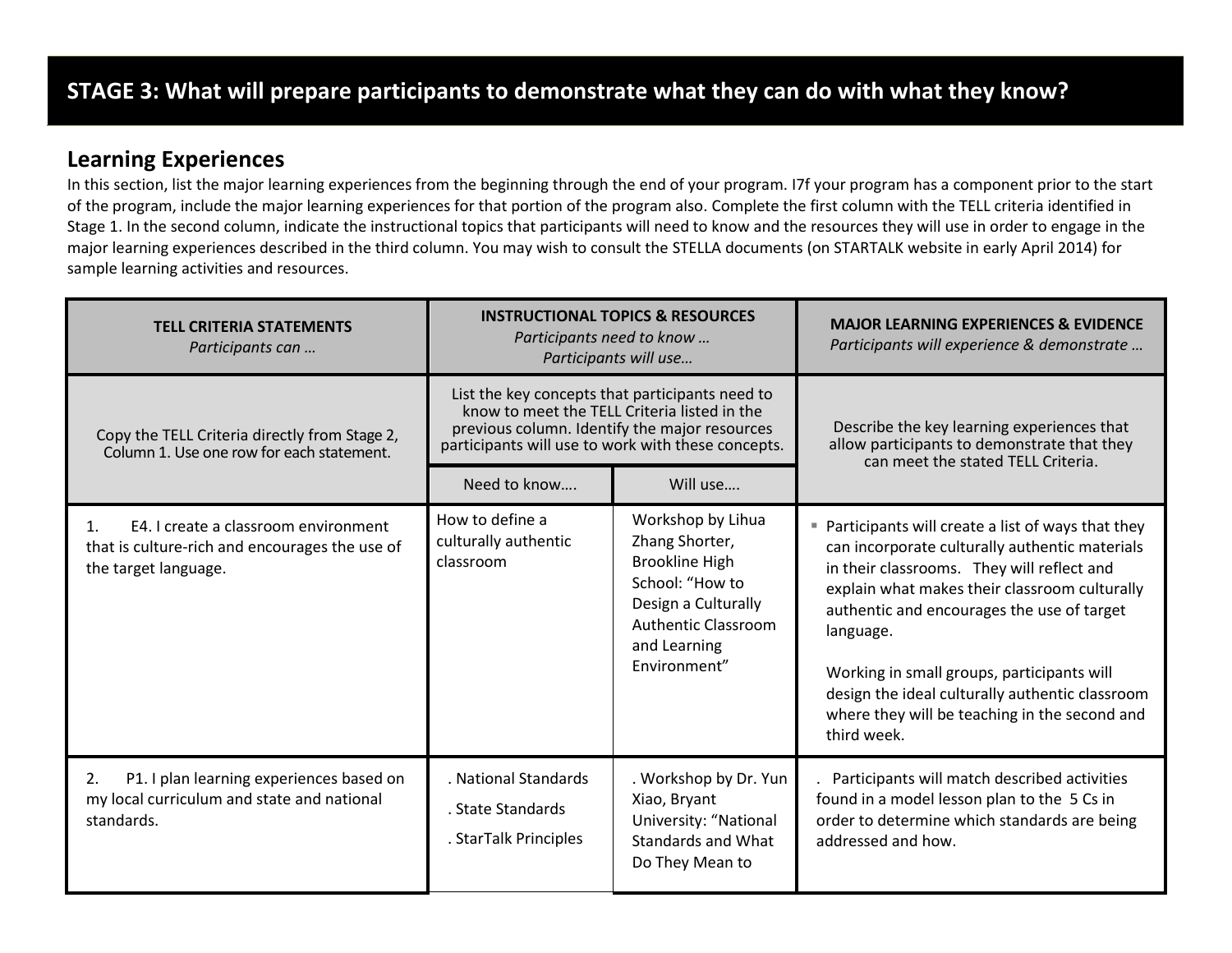| <b>TELL CRITERIA STATEMENTS</b><br>Participants can                                                                           | <b>INSTRUCTIONAL TOPICS &amp; RESOURCES</b><br>Participants need to know<br>Participants will use                                                                                                      |                                                                                                                                                                                                             | <b>MAJOR LEARNING EXPERIENCES &amp; EVIDENCE</b><br>Participants will experience & demonstrate                                                                                                                                                                                                                                                                                                                                                                                                                                                                                          |  |
|-------------------------------------------------------------------------------------------------------------------------------|--------------------------------------------------------------------------------------------------------------------------------------------------------------------------------------------------------|-------------------------------------------------------------------------------------------------------------------------------------------------------------------------------------------------------------|-----------------------------------------------------------------------------------------------------------------------------------------------------------------------------------------------------------------------------------------------------------------------------------------------------------------------------------------------------------------------------------------------------------------------------------------------------------------------------------------------------------------------------------------------------------------------------------------|--|
| Copy the TELL Criteria directly from Stage 2,<br>Column 1. Use one row for each statement.                                    | List the key concepts that participants need to<br>know to meet the TELL Criteria listed in the<br>previous column. Identify the major resources<br>participants will use to work with these concepts. |                                                                                                                                                                                                             | Describe the key learning experiences that<br>allow participants to demonstrate that they<br>can meet the stated TELL Criteria.                                                                                                                                                                                                                                                                                                                                                                                                                                                         |  |
|                                                                                                                               | Need to know                                                                                                                                                                                           | Will use                                                                                                                                                                                                    |                                                                                                                                                                                                                                                                                                                                                                                                                                                                                                                                                                                         |  |
|                                                                                                                               |                                                                                                                                                                                                        | Teachers?"<br>. Reading: Standards<br>for Foreign Language<br>Learning in the 21st<br>Century<br>. Workshop by Jing<br>Xu, "Embody StarTalk<br>Principles in Everyday<br>Teaching"                          | Participants will pair and share the elements<br>they believe are essential when planning quality<br>learning experiences.<br>Working together they will brainstorm a top-<br>ten list.<br>Participants will compare their list to the<br>StarTalk-endorsed principles, discussing<br>differences and similarities.                                                                                                                                                                                                                                                                     |  |
| P6. I use the backward design process to<br>3.<br>plan lessons that lead students to meet the unit<br>performance objectives. | . What is backward<br>design?<br>. How to design a<br>lesson plan?                                                                                                                                     | . Workshop by Dr.<br>Donald Holder, Bryant<br>University:<br>"Understanding by<br>Designed: How to<br>Design a Lesson Plan"<br>. Workshop by Jing<br>Xu, "Examples of<br>Backward-designed<br>Lesson Plans" | Participants will consider the individual<br>elements of a unit plan that are presented out of<br>sequence and then identify the stage for each<br>element.<br>Participants will analyze the STARTALK lesson<br>plan template by reviewing the performance<br>objective and standards and examining the<br>order of activities in order to determine how the<br>teacher prepares students to complete the<br>activities successfully.<br>Using StarTalk lesson plan template,<br>participants will design and revise their 5 lesson<br>plans prior to their practice teaching using the |  |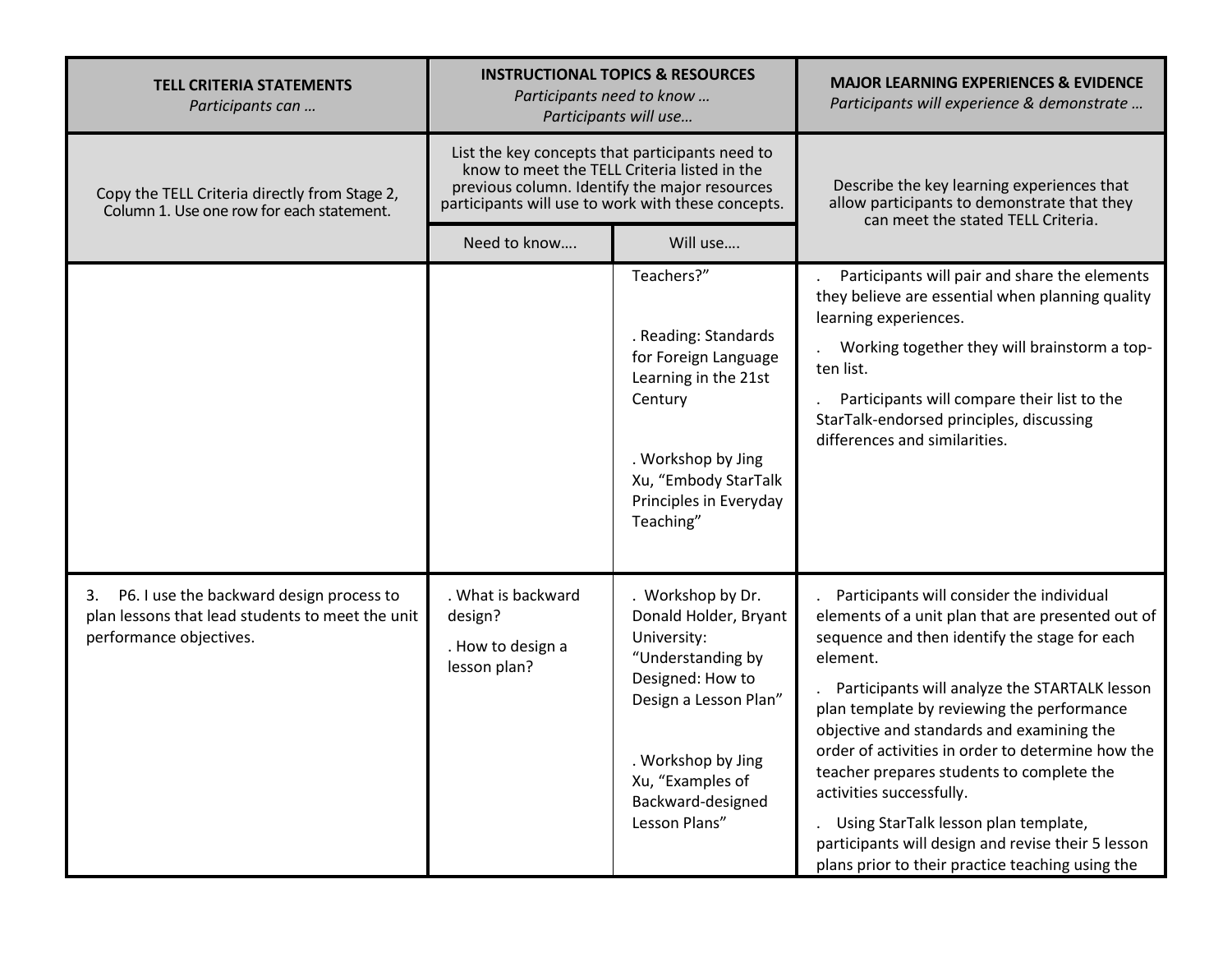| <b>TELL CRITERIA STATEMENTS</b><br>Participants can                                                                                                                                                                                    | <b>INSTRUCTIONAL TOPICS &amp; RESOURCES</b><br>Participants need to know<br>Participants will use                                                                                                      |                                                                                                                                                                                                                                                                                                                                                                                                   | <b>MAJOR LEARNING EXPERIENCES &amp; EVIDENCE</b><br>Participants will experience & demonstrate                                                                                                                                                                                                                                                                                                                                                                                                                                                                                  |  |
|----------------------------------------------------------------------------------------------------------------------------------------------------------------------------------------------------------------------------------------|--------------------------------------------------------------------------------------------------------------------------------------------------------------------------------------------------------|---------------------------------------------------------------------------------------------------------------------------------------------------------------------------------------------------------------------------------------------------------------------------------------------------------------------------------------------------------------------------------------------------|---------------------------------------------------------------------------------------------------------------------------------------------------------------------------------------------------------------------------------------------------------------------------------------------------------------------------------------------------------------------------------------------------------------------------------------------------------------------------------------------------------------------------------------------------------------------------------|--|
| Copy the TELL Criteria directly from Stage 2,<br>Column 1. Use one row for each statement.                                                                                                                                             | List the key concepts that participants need to<br>know to meet the TELL Criteria listed in the<br>previous column. Identify the major resources<br>participants will use to work with these concepts. |                                                                                                                                                                                                                                                                                                                                                                                                   | Describe the key learning experiences that<br>allow participants to demonstrate that they<br>can meet the stated TELL Criteria.                                                                                                                                                                                                                                                                                                                                                                                                                                                 |  |
|                                                                                                                                                                                                                                        | Need to know                                                                                                                                                                                           | Will use                                                                                                                                                                                                                                                                                                                                                                                          |                                                                                                                                                                                                                                                                                                                                                                                                                                                                                                                                                                                 |  |
|                                                                                                                                                                                                                                        |                                                                                                                                                                                                        |                                                                                                                                                                                                                                                                                                                                                                                                   | textbook for the student program.                                                                                                                                                                                                                                                                                                                                                                                                                                                                                                                                               |  |
| P7: I plan lessons containing activities that<br>4.<br>are contextualized, connect to prior learning,<br>and require attention to meaning, has:<br>Instructional Topic: Use of Target Language and<br>Comprehensible Input Strategies. | . What is content-<br>based instruction?<br>What is $i+1$<br>approach?                                                                                                                                 | . Workshops by Dr.<br>Yu-Lan Lin, Boston<br><b>Public Schools:</b><br>"Design Lessons and<br><b>Meaningful Classroom</b><br><b>Activities for Effective</b><br>Learning", "Target<br>Language Use in<br><b>Classroom Activities"</b><br>. Book readings "Total<br>Participation<br>Techniques" Himmele<br>. Video "Making<br>Meaning in the<br><b>Immersion Classroom:</b><br>Comprehensive Input | Participants will discuss activities that are<br>relevant and comprehensible to the students and<br>that support their learning across content areas.<br>Participants will review profiles of their<br>students with different learning needs. They will<br>choose activities to plan a learner-centered lesson<br>to meet student needs.<br>Participants will plan a lesson using authentic<br>materials at i+1 and address how they will use<br>target language to explain activities and concepts<br>and employ strategies that guarantee consistent<br>comprehensive input. |  |
| LE4. I ensure that students receive<br>5.<br>comprehensible input.                                                                                                                                                                     | Why comprehensible<br>input is important.<br>The requirement of<br>use of target language<br>at 90% of time.                                                                                           | . Workshops by Dr.<br>Yu-Lan Lin, Boston<br><b>Public Schools:</b><br>"Effective Teaching:<br>The Importance of                                                                                                                                                                                                                                                                                   | Participants will experience two demo lessons<br>in a language other than their own. One lesson<br>will have limited comprehensible input and the<br>other will have appropriate levels of<br>comprehensible input.                                                                                                                                                                                                                                                                                                                                                             |  |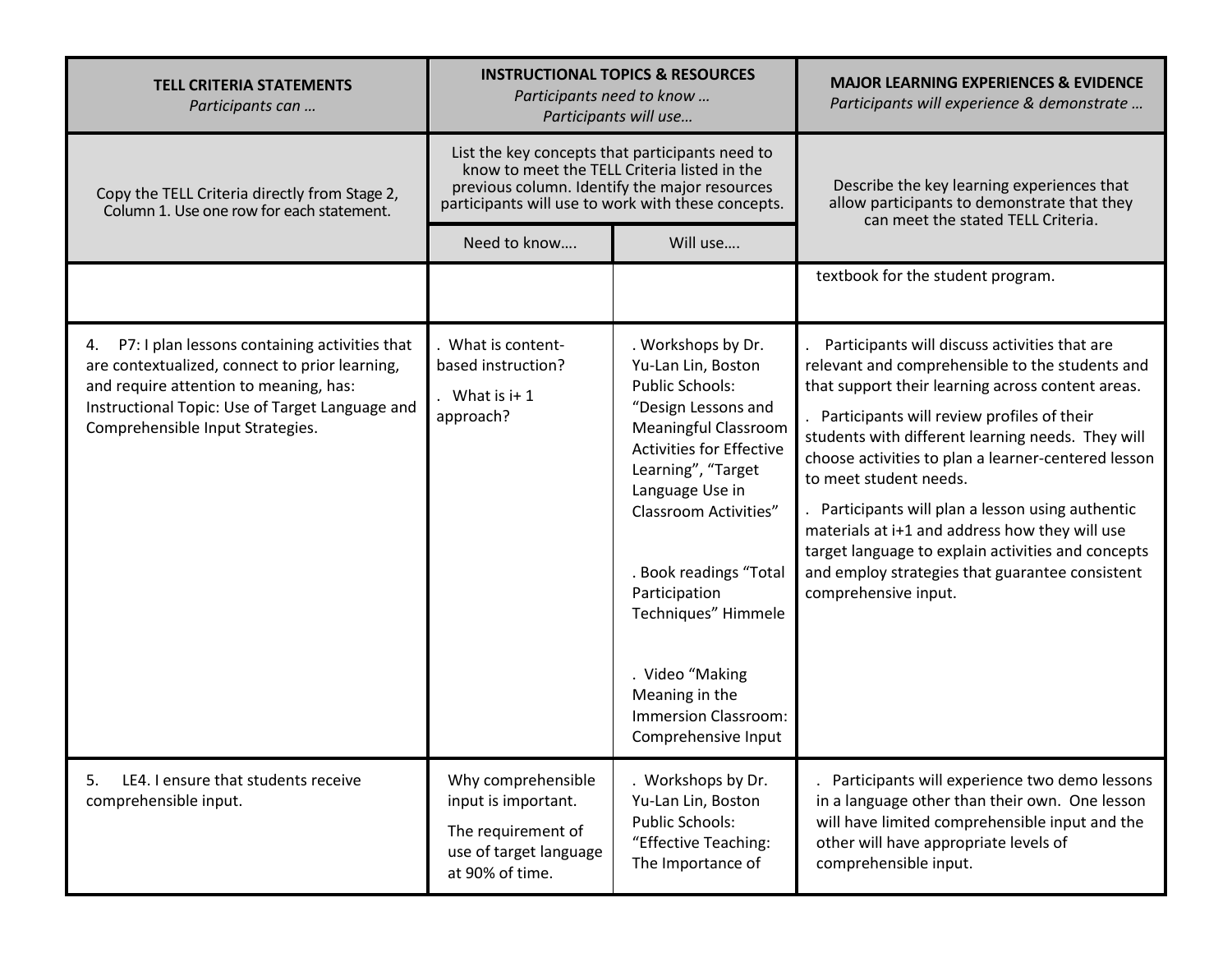| <b>TELL CRITERIA STATEMENTS</b><br>Participants can                                                                     | <b>INSTRUCTIONAL TOPICS &amp; RESOURCES</b><br>Participants need to know<br>Participants will use                                                                                                      |                                                                                                                                                                                                                                              | <b>MAJOR LEARNING EXPERIENCES &amp; EVIDENCE</b><br>Participants will experience & demonstrate                                                                                                                                                                                                                                                                                                                     |  |
|-------------------------------------------------------------------------------------------------------------------------|--------------------------------------------------------------------------------------------------------------------------------------------------------------------------------------------------------|----------------------------------------------------------------------------------------------------------------------------------------------------------------------------------------------------------------------------------------------|--------------------------------------------------------------------------------------------------------------------------------------------------------------------------------------------------------------------------------------------------------------------------------------------------------------------------------------------------------------------------------------------------------------------|--|
| Copy the TELL Criteria directly from Stage 2,<br>Column 1. Use one row for each statement.                              | List the key concepts that participants need to<br>know to meet the TELL Criteria listed in the<br>previous column. Identify the major resources<br>participants will use to work with these concepts. |                                                                                                                                                                                                                                              | Describe the key learning experiences that<br>allow participants to demonstrate that they<br>can meet the stated TELL Criteria.                                                                                                                                                                                                                                                                                    |  |
|                                                                                                                         | Need to know                                                                                                                                                                                           | Will use                                                                                                                                                                                                                                     |                                                                                                                                                                                                                                                                                                                                                                                                                    |  |
|                                                                                                                         |                                                                                                                                                                                                        | <b>Using Target</b><br>Language",<br>"Strategies and Skills<br>of Comprehensible<br>Impute"                                                                                                                                                  | Participants will discuss strategies they<br>learned from the video that were helpful in<br>ensuring students understanding.                                                                                                                                                                                                                                                                                       |  |
|                                                                                                                         |                                                                                                                                                                                                        | . Video - presentation<br>on comprehensible<br>input "StarTalk<br>Teacher<br>Development:<br>Checking for<br>Comprehension" by<br>Mimi Met and Greg<br>Duncan.<br>. Book Reading "Let's<br>Play Games"                                       |                                                                                                                                                                                                                                                                                                                                                                                                                    |  |
| 6.<br>PF1. My students demonstrate growth<br>through performances that are reflective<br>of their learning experiences. | How to measure<br>student growth?<br>What kinds of<br>assessments are<br>available?<br>What are the latest<br>technologies out<br>there to help?                                                       | . Workshop by Min<br>Zhou and Rebecca<br>Blouwolff, Wellesley<br>Middle School: "Test<br>Less, Teach More:<br><b>Formative Assessment</b><br>for Busy Teachers"<br>. Workshop by Jie Gao,<br>Newton Public Schools:<br>"Classroom Activities | . Participants will review a list of performance<br>objectives and match them to a list of<br>assessment types. As a group, participants will<br>discuss why they chose to match specific<br>assessments to specific learning objectives.<br>. Participants will view and discuss latest online<br>technologies.<br>. They will share their experience about what<br>technologies can be used for what assessments |  |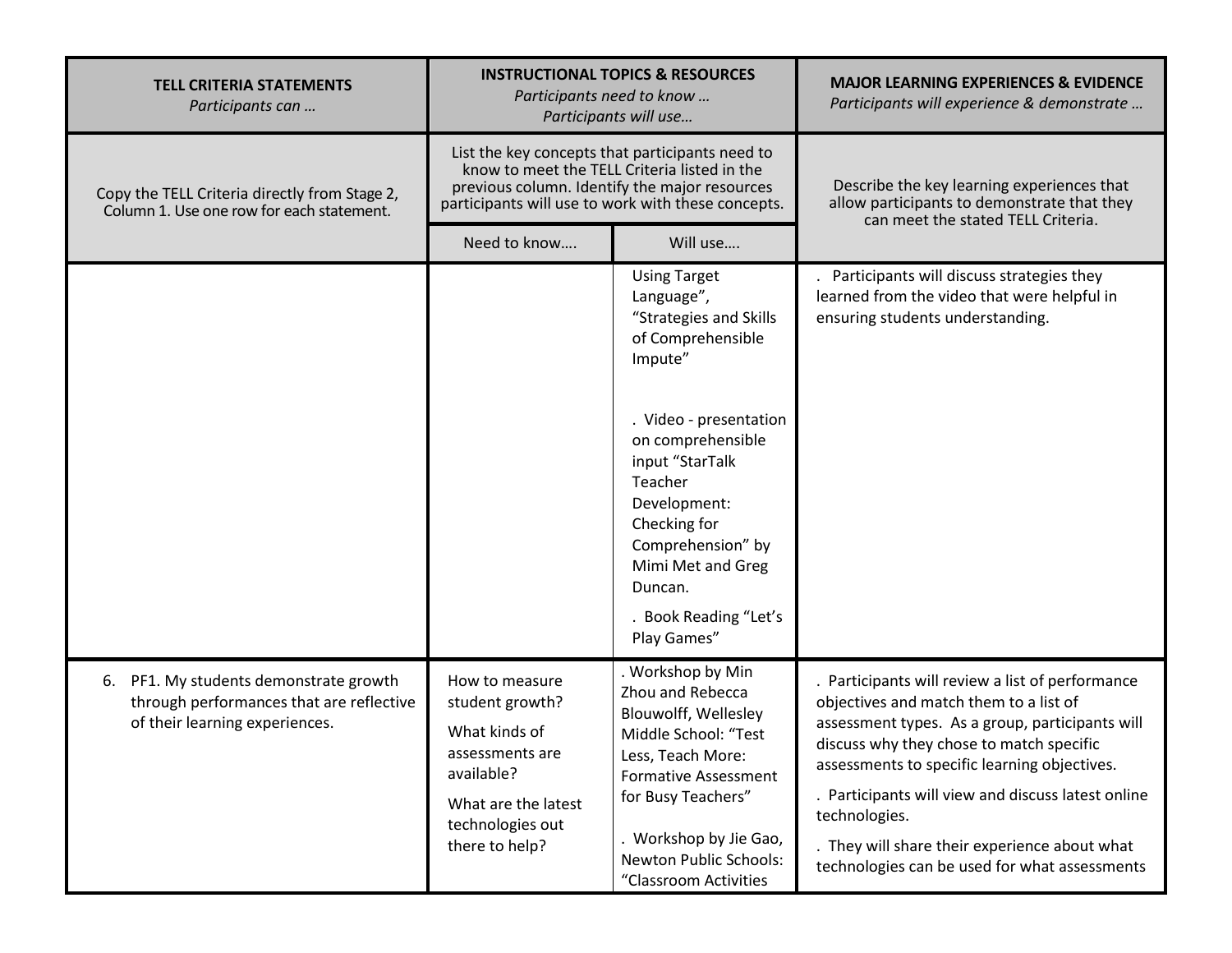| <b>TELL CRITERIA STATEMENTS</b><br>Participants can                                        | <b>INSTRUCTIONAL TOPICS &amp; RESOURCES</b><br>Participants need to know<br>Participants will use                                                                                                      |                                                                                                                                                                                                                            | <b>MAJOR LEARNING EXPERIENCES &amp; EVIDENCE</b><br>Participants will experience & demonstrate                                  |  |
|--------------------------------------------------------------------------------------------|--------------------------------------------------------------------------------------------------------------------------------------------------------------------------------------------------------|----------------------------------------------------------------------------------------------------------------------------------------------------------------------------------------------------------------------------|---------------------------------------------------------------------------------------------------------------------------------|--|
| Copy the TELL Criteria directly from Stage 2,<br>Column 1. Use one row for each statement. | List the key concepts that participants need to<br>know to meet the TELL Criteria listed in the<br>previous column. Identify the major resources<br>participants will use to work with these concepts. |                                                                                                                                                                                                                            | Describe the key learning experiences that<br>allow participants to demonstrate that they<br>can meet the stated TELL Criteria. |  |
|                                                                                            | Need to know                                                                                                                                                                                           | Will use                                                                                                                                                                                                                   |                                                                                                                                 |  |
|                                                                                            |                                                                                                                                                                                                        | Focused on Target<br>Language Use and<br>Performance-Based<br>Assessment"<br>. Workshop by Jie Gao,<br><b>Newton Public Schools:</b><br>"Using Technology To<br>Teach Chinese to the<br>21st Century Language<br>Learners" | and when.                                                                                                                       |  |

*You may add additional rows as necessary.*

# **Micro-teaching/Practicum**

Will the participants engage in a micro-teaching or practicum experience? If yes, describe the teaching experience that your participants will complete.

Yes. After receiving trainings in the first week, each participant will have a practicum teaching experience at Bryant's Chinese Activity Mastery Program (CAMP). CAMP accepts students from 5<sup>th</sup> to 12<sup>th</sup> grade. There will be five classes with approximately 10 students per class. Startalk participants will be grouped into 5 teaching teams. Each team will have a mix of participants with different level of teaching experience. Following the curriculum of CAMP (which was designed based on STARTALK principles), participants will design and refine their lesson plans prior to their practice teaching.

Each participant will be teaching 5 hours in the class. One of these 5 teaching hours will be observed by the Lead Teacher. All 5 teaching hours will be observed by peer participants. Both written and oral feedback will be provided to the participant. They will also be asked to collect student learning evidence in the areas of reading, listening, writing and speaking during their teaching practice.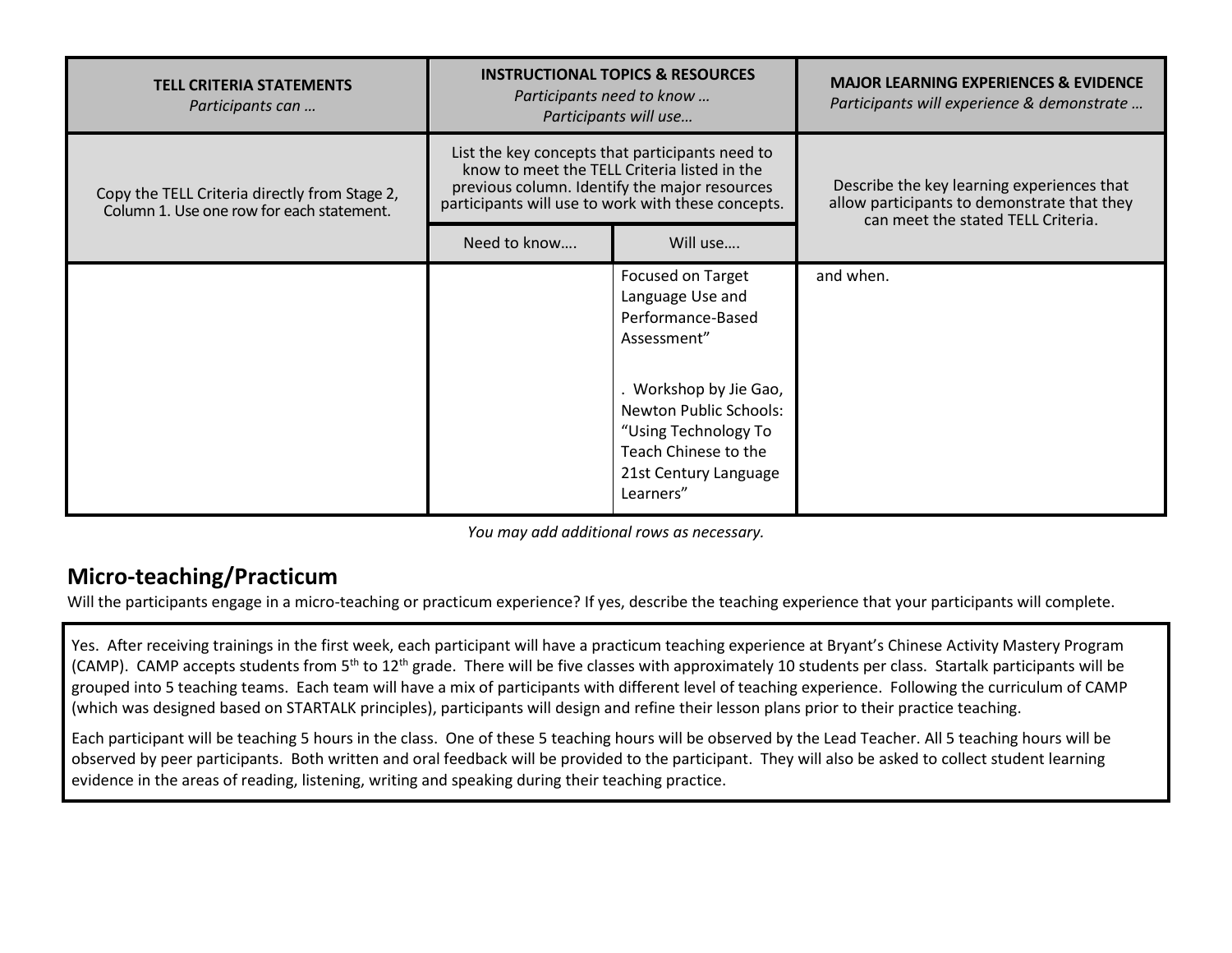# **Program Outline and Schedule**

Will participants be expected to do anything prior to the start of the onsite program? If yes, explain what they will do. How will those learning experiences support the onsite experiences?

Participants were provided with the following online resources and asked to review them prior to onsite program start:

- Making Meaning in the Immersion Classroom: Comprehensible Input (our program focus): [https://startalk.umd.edu/teacher](https://startalk.umd.edu/teacher-development/additional-resources)[development/additional-resources](https://startalk.umd.edu/teacher-development/additional-resources)
- For information about StarTalk and resources available: https://startalk.umd.edu/resources/

These online materials will help participants to understand first what StarTalk is, and its work over the years in the teaching development and student foreign language learning. They will also make them more familiar with the instruction topics in the onsite training session.

What is the agenda for any days prior to the start of the program? What is the agenda each day during the program?

| <b>TIMELINE</b>     | <b>INSTRUCTIONAL TOPICS</b>                                                                                                              |
|---------------------|------------------------------------------------------------------------------------------------------------------------------------------|
| July 7, 2014, Day 1 | . Workshop by Dr. Yun Xiao, Bryant University: "National Standards and What Do They Mean to<br>Teachers?"                                |
|                     | . Workshop by Jing Xu, "Embody StarTalk Principles in Everyday Teaching"                                                                 |
|                     | . Workshops by Dr. Yu-Lan Lin, Boston Public Schools: "Effective Teaching: The Importance of Using<br>Target Language"                   |
|                     | . "Collaborative Lesson Planning" led by Jing Xu                                                                                         |
| July 8, 2014, Day 2 | . Workshop by Dr. Yu-Lan Lin, Boston Public Schools: "Target Language Use in Classroom Activities"                                       |
|                     | "Workshop by Dr. Yu-Lan Lin, Boston Public Schools: "Strategies and Skills of Comprehensible input                                       |
|                     | . Video "Making Meaning in the Immersion Classroom: Comprehensive Input                                                                  |
|                     | . "Collaborative Lesson Planning" led by Jing Xu                                                                                         |
| July 9, 2014, Day 3 | . Workshop by Lihua Zhang Shorter, Brookline High School: "How to Design a Culturally Authentic<br>Classroom and Learning Environment"   |
|                     | . Workshop by Dr. Yu-Lan Lin, Boston Public Schools: "Design Lessons and Meaningful Classroom<br>Activities for Effective Learning"      |
|                     | . Video - presentation on comprehensible input "StarTalk Teacher Development: Checking for<br>Comprehension" by Mimi Met and Greg Duncan |
|                     | . "Collaborative Lesson Planning" led by Jing Xu                                                                                         |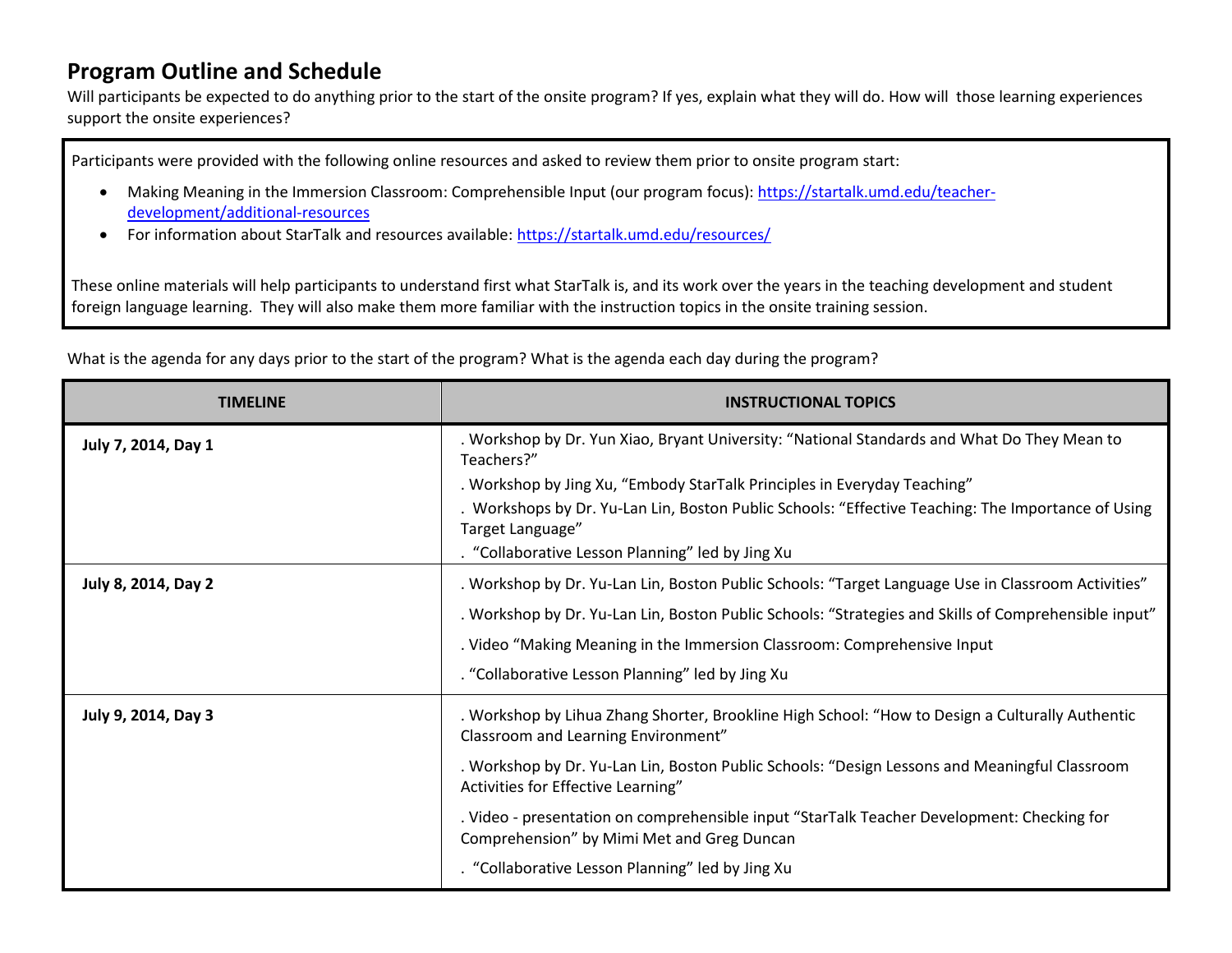| <b>TIMELINE</b>      | <b>INSTRUCTIONAL TOPICS</b>                                                                                                               |
|----------------------|-------------------------------------------------------------------------------------------------------------------------------------------|
| July 10, 2014, Day 4 | . Workshop by Dr. Donald Holder, Bryant University: "Understanding by Designed: How to Design a<br>Lesson Plan"                           |
|                      | . Workshop by Jing Xu, "Examples of Backward-designed Lesson Plans"                                                                       |
|                      | . Workshop by Judith Judith Weidenbacher, St. Joseph School: "Total Participation Techniques"                                             |
|                      | . Workshop by Jie Gao, Newton Public Schools: "Classroom Activities Focused on Target Language<br>Use and Performance-Based Assessment"   |
|                      | . "Collaborative Lesson Planning" led by Jing Xu                                                                                          |
| July 11, 2014, Day 5 | . Workshop by Min Zhou and Rebecca Blouwolff, Wellesley Middle School: "Test Less, Teach More:<br>Formative Assessment for Busy Teachers" |
|                      | . Workshop by Jie Gao, Newton Public Schools: "Using Technology To Teach Chinese to the 21st<br>Century Language Learners"                |
|                      | . Workshops on "How to become a certified Chinese Teacher? Certification Case Studies of Rhode<br>Island and Massachusetts"               |
|                      | . "Collaborative Lesson Planning" led by Jing Xu                                                                                          |
| July 14, 2014, Day 6 | . Collaborative Lesson Planning                                                                                                           |
|                      | . Practice teaching with Bryant CAMP students: Focus on target Language Use                                                               |
|                      | . Class observation                                                                                                                       |
|                      | . Critiquing and feedback led by Jing Xu                                                                                                  |
| July 15, 2014, Day 7 | . Collaborative Lesson Planning                                                                                                           |
|                      | . Practice teaching with Bryant CAMP students: Focus on target Language Use                                                               |
|                      | . Class observation                                                                                                                       |
|                      | . Critiquing and feedback led by Jing Xu                                                                                                  |
| July 16, 2014, Day 8 | . Collaborative Lesson Planning                                                                                                           |
|                      | . Practice teaching with Bryant CAMP students: Focus on target Language Use                                                               |
|                      | . Class observation                                                                                                                       |
|                      | . Critiquing and feedback led by Jing Xu                                                                                                  |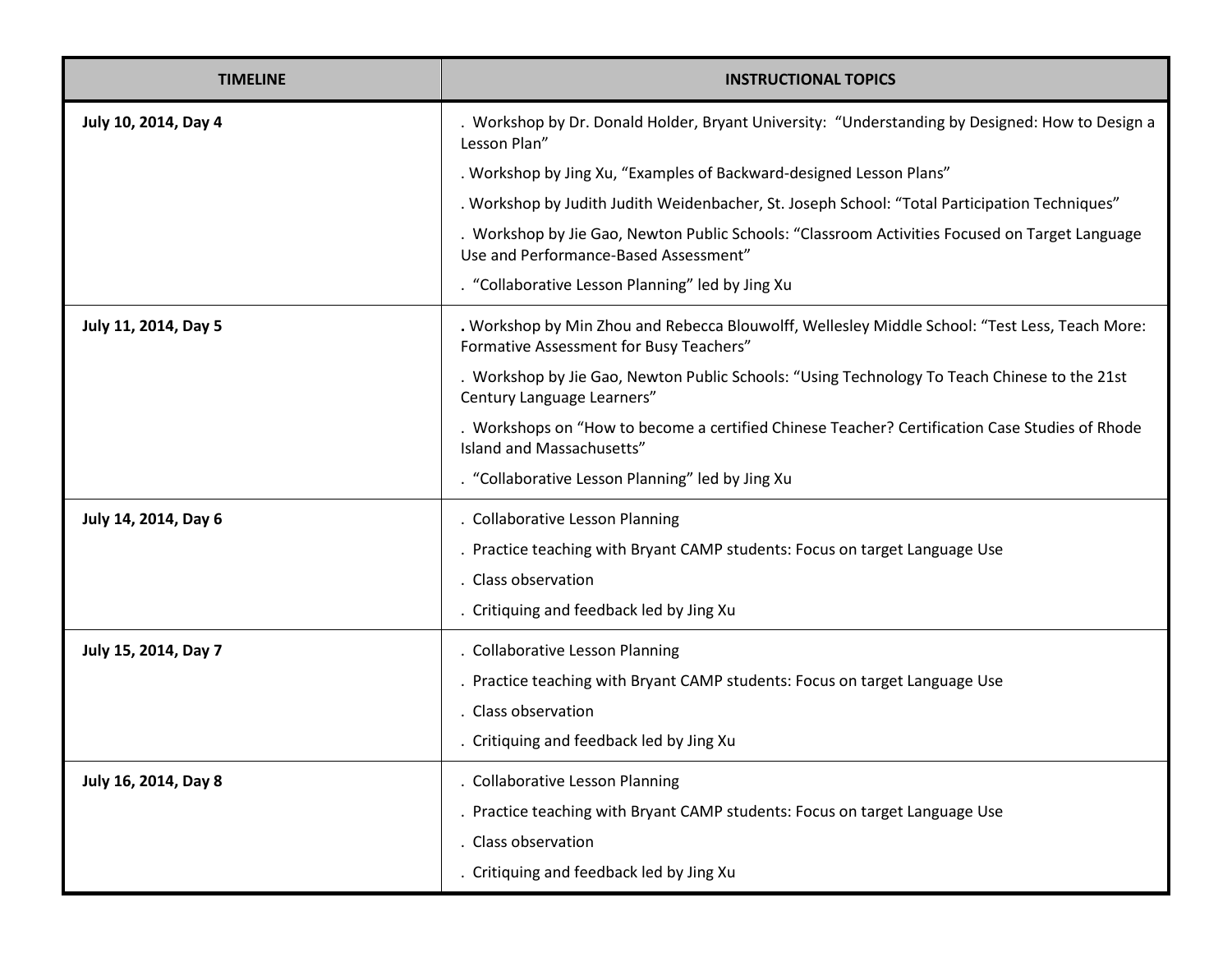| <b>TIMELINE</b>       | INSTRUCTIONAL TOPICS                                                                                                                                                              |
|-----------------------|-----------------------------------------------------------------------------------------------------------------------------------------------------------------------------------|
| July 17, 2014, Day 9  | . Collaborative Lesson Planning<br>. Practice teaching with Bryant CAMP students: Focus on target Language Use<br>. Class observation<br>. Critiquing and feedback led by Jing Xu |
| July 18, 2014, Day 10 | . Collaborative Lesson Planning<br>. Practice teaching with Bryant CAMP students: Focus on target Language Use<br>. Class observation<br>. Critiquing and feedback led by Jing Xu |
| July 21, 2014, Day 11 | . Collaborative Lesson Planning<br>. Practice teaching with Bryant CAMP students: Focus on target Language Use<br>. Class observation<br>. Critiquing and feedback led by Jing Xu |
| July 22, 2014, Day 12 | . Collaborative Lesson Planning<br>. Practice teaching with Bryant CAMP students: Focus on target Language Use<br>. Class observation<br>. Critiquing and feedback led by Jing Xu |
| July 23, 2014, Day 13 | . Collaborative Lesson Planning<br>. Practice teaching with Bryant CAMP students: Focus on target Language Use<br>. Class observation<br>. Critiquing and feedback led by Jing Xu |
| July 24, 2014, Day 14 | . Collaborative Lesson Planning<br>Practice teaching with Bryant CAMP students: Focus on target Language Use<br>. Class observation<br>. Critiquing and feedback led by Jing Xu   |